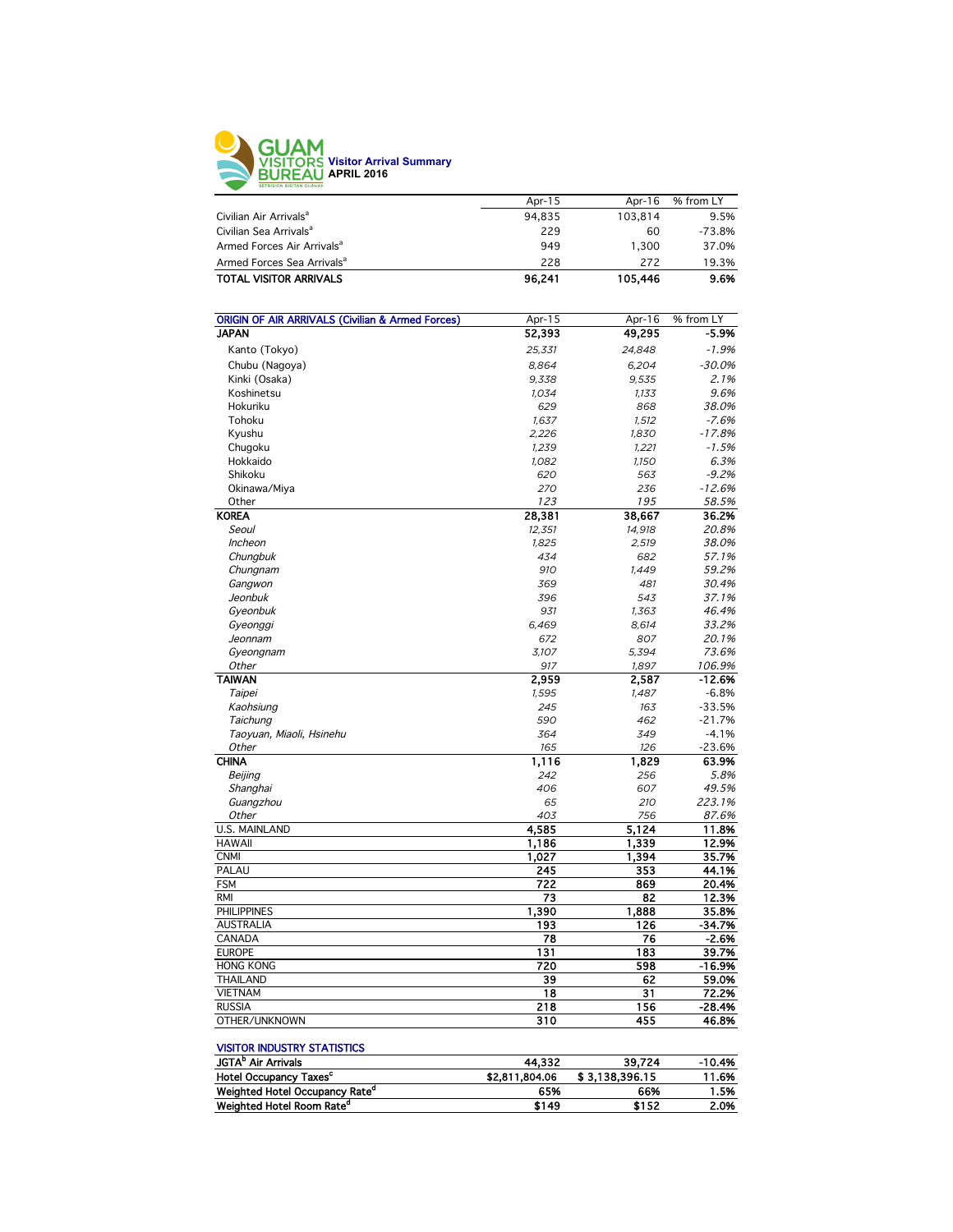**Guam Visitors Bureau APRIL 2016 Visitor Arrival Summary Calendar Year-to-Date 2015/16 • Fiscal Year-to-Date 2015/16** 

| (Jan - Apr '15)<br>% from LY (Oct '14 - Apr '15)<br>(Oct '15 - Apr '16)<br>(Jan - Apr '16)<br>% from LY<br>8.7%<br>Air Arrivals <sup>a</sup><br>471,606<br>501,389<br>6.3%<br>796,526<br>865,618<br>479.5%<br>6,574<br>70.6%<br>Sea Arrivals <sup>a</sup><br>1,550<br>8,983<br>11,217<br><b>TOTAL VISITOR ARRIVALS</b><br>473,156<br>510,372<br>7.9%<br>803,100<br>876,835<br>9.2%<br>CYTD 2015<br>CYTD 2016<br><b>FYTD 2015</b><br><b>FYTD 2016</b><br>(Jan - Apr '15)<br><b>ORIGIN OF AIR ARRIVALS (Civilian &amp; Armed Forces)</b><br>(Jan - Apr '16)<br>(Oct '14 - Apr '15)<br>(Oct '15 - Apr '16)<br>% from LY<br>% from LY<br><b>JAPAN</b><br>$-5.8%$<br>279,292<br>263,063<br>474,344<br>451,729<br>-4.8%<br>128,906<br>$-3.4%$<br>Kanto (Tokyo)<br>124,467<br>217,678<br>215,852<br>$-0.8%$<br>$-12.2%$<br>Chubu (Nagoya)<br>39,247<br>34,473<br>66,031<br>59,270<br>$-10.2%$<br>$-0.7%$<br>Kinki (Osaka)<br>56,129<br>56,467<br>0.6%<br>96,465<br>95,810<br>$-6.7%$<br>12,452<br>$-13.8%$<br>Koshinetsu<br>6,556<br>6,119<br>10,738<br>3,995<br>Hokuriku<br>4,146<br>3.8%<br>6,342<br>6,630<br>4.5%<br>9,798<br>9,127<br>$-6.8%$<br>17,235<br>$-9.1%$<br>Tohoku<br>15,675<br>$-25.7%$<br>21,998<br>17,913<br>$-18.6%$<br>Kyushu<br>14,483<br>10,764<br>7,862<br>6,366<br>$-19.0%$<br>14,614<br>11,620<br>$-20.5%$<br>Chugoku<br>Hokkaido<br>6,072<br>5,516<br>$-9.2%$<br>10,043<br>8,600<br>$-14.4%$<br>7,064<br>$-20.2%$<br>Shikoku<br>3,903<br>3,120<br>$-20.1%$<br>5,640<br>1,623<br>6.9%<br>$-8.4%$<br>Okinawa/Miya<br>1,518<br>2,688<br>2,462<br>823<br>875<br>1,734<br>Other<br>6.3%<br>1,519<br>$-12.4%$<br><b>KOREA</b><br>126,337<br>163,546<br>29.5%<br>209,024<br>290,021<br>38.8%<br>Seoul<br>54,820<br>63,867<br>16.5%<br>91,756<br>115,005<br>25.3%<br>Incheon<br>8,089<br>10,366<br>28.1%<br>13,460<br>18,218<br>35.3%<br>3,102<br>45.5%<br>2,189<br>41.7%<br>3,694<br>5,373<br>Chungbuk<br>43.1%<br>45.6%<br>4,757<br>6,807<br>8,080<br>11,762<br>Chungnam<br>1,917<br>2,238<br>16.7%<br>3,827<br>32.6%<br>2,887<br>Gangwon<br>2,221<br>14.9%<br>4,307<br>26.5%<br>Jeonbuk<br>2,552<br>3,404<br>4,529<br>6,488<br>43.3%<br>7,290<br>11,708<br>60.6%<br>Gyeonbuk<br>28.2%<br>28,225<br>36,175<br>47,997<br>63,748<br>32.8%<br>Gyeonggi<br>3,163<br>4,051<br>28.1%<br>4,941<br>6,825<br>38.1%<br>Jeonnam<br>11,916<br>73.1%<br>37,213<br>20,627<br>18,343<br>102.9%<br>Gyeongnam<br>4,511<br>7,273<br>61.2%<br>12,035<br>67.8%<br>Other<br>7,172<br>5.1%<br><b>TAIWAN</b><br>13,616<br>14,311<br>22,752<br>23,337<br>2.6%<br>Taipei<br>7,539<br>7,693<br>2.0%<br>12,923<br>12,757<br>$-1.3%$<br>994<br>1,001<br>1.3%<br>0.7%<br>1,580<br>1,601<br>Kaohsiung<br>22.0%<br>4,552<br>14.1%<br>2,436<br>2,973<br>3,988<br>Taichung<br>1,780<br>0.1%<br>2,991<br>3.6%<br>1,778<br>2,887<br>Taoyuan, Miaoli, Hsinehu<br>864<br>1,374<br>4.5%<br>869<br>$-0.6%$<br>1,436<br>Other<br><b>CHINA</b><br>33.1%<br>22.7%<br>8,814<br>11,731<br>13,350<br>16,376<br>1,799<br>2,271<br>26.2%<br>3,197<br>1.5%<br>3,149<br>Beijing<br>2,747<br>3,335<br>4,629<br>12.8%<br>Shanghai<br>21.4%<br>4,104<br>918<br>96.2%<br>84.5%<br>468<br>710<br>1,310<br>Guangzhou<br>3,800<br>5,207<br>37.0%<br>5,387<br>7,240<br>Other<br>34.4%<br>6.2%<br><b>U.S. MAINLAND</b><br>19,329<br>20,536<br>32,421<br>34,255<br>5.7%<br>7.0%<br><b>HAWAII</b><br>4,725<br>5,054<br>8,059<br>8,262<br>2.5%<br><b>CNMI</b><br>4,041<br>5,206<br>28.8%<br>7,537<br>9,279<br>23.1%<br>PALAU<br>884<br>1,259<br>42.4%<br>1,770<br>48.8%<br>2,633<br>10.9%<br><b>FSM</b><br>2,968<br>3,291<br>5,261<br>6,025<br>14.5%<br><b>RMI</b><br>304<br>506<br>340<br>11.8%<br>572<br>13.0%<br><b>PHILIPPINES</b><br>3,768<br>5,629<br>49.4%<br>7,693<br>9,703<br>26.1%<br>AUSTRALIA<br>1,127<br>869<br>$-22.9%$<br>1,926<br>1,356<br>-29.6%<br>355<br>CANADA<br>359<br>$-1.1%$<br>617<br>581<br>$-5.8%$<br><b>EUROPE</b><br>590<br>685<br>16.1%<br>1,107<br>1,259<br>13.7%<br><b>HONG KONG</b><br>2,637<br>2,753<br>4.4%<br>4,913<br>5,272<br>7.3%<br><b>THAILAND</b><br>142<br>174<br>22.5%<br>289<br>211<br>59.6%<br><b>VIETNAM</b><br>52<br>83<br>126<br>83<br><b>RUSSIA</b><br>1,312<br>908<br>$-30.8%$<br>2,617<br>1,755<br>$-32.9%$<br>OTHER/UNKNOWN<br>1,309<br>1,596<br>21.9%<br>2,335<br>2,788<br>19.4%<br><b>VISITOR INDUSTRY STATISTICS</b><br>JGTA <sup>b</sup> Air Arrivals<br>249,053<br>$-10.2%$<br>223,619<br>424,303<br>389,290<br>$-8.3%$<br>Hotel Occupancy Taxes <sup>c</sup><br>\$13,472,695.83<br>\$14,982,807.42<br>11.2%<br>\$21,486,507.37<br>\$24,018,607.05<br>11.8%<br>Weighted Hotel Occupancy Rate <sup>d</sup><br>79%<br>2.6%<br>77%<br>74%<br>77%<br>4.1% | CYTD 2015 | <b>CYTD 2016</b> | <b>FYTD 2015</b> | <b>FYTD 2016</b> |       |
|----------------------------------------------------------------------------------------------------------------------------------------------------------------------------------------------------------------------------------------------------------------------------------------------------------------------------------------------------------------------------------------------------------------------------------------------------------------------------------------------------------------------------------------------------------------------------------------------------------------------------------------------------------------------------------------------------------------------------------------------------------------------------------------------------------------------------------------------------------------------------------------------------------------------------------------------------------------------------------------------------------------------------------------------------------------------------------------------------------------------------------------------------------------------------------------------------------------------------------------------------------------------------------------------------------------------------------------------------------------------------------------------------------------------------------------------------------------------------------------------------------------------------------------------------------------------------------------------------------------------------------------------------------------------------------------------------------------------------------------------------------------------------------------------------------------------------------------------------------------------------------------------------------------------------------------------------------------------------------------------------------------------------------------------------------------------------------------------------------------------------------------------------------------------------------------------------------------------------------------------------------------------------------------------------------------------------------------------------------------------------------------------------------------------------------------------------------------------------------------------------------------------------------------------------------------------------------------------------------------------------------------------------------------------------------------------------------------------------------------------------------------------------------------------------------------------------------------------------------------------------------------------------------------------------------------------------------------------------------------------------------------------------------------------------------------------------------------------------------------------------------------------------------------------------------------------------------------------------------------------------------------------------------------------------------------------------------------------------------------------------------------------------------------------------------------------------------------------------------------------------------------------------------------------------------------------------------------------------------------------------------------------------------------------------------------------------------------------------------------------------------------------------------------------------------------------------------------------------------------------------------------------------------------------------------------------------------------------------------------------------------------------------------------------------------------------------------------------------------------------------------------------------------------------------------------------------------------------------------------------------------------------------------------------------------------------------------------------------------------------------------------------------------------------------------------------------------------------------------------------------------------------------------------------------------------------------------------------------------------------------------------------------------------|-----------|------------------|------------------|------------------|-------|
|                                                                                                                                                                                                                                                                                                                                                                                                                                                                                                                                                                                                                                                                                                                                                                                                                                                                                                                                                                                                                                                                                                                                                                                                                                                                                                                                                                                                                                                                                                                                                                                                                                                                                                                                                                                                                                                                                                                                                                                                                                                                                                                                                                                                                                                                                                                                                                                                                                                                                                                                                                                                                                                                                                                                                                                                                                                                                                                                                                                                                                                                                                                                                                                                                                                                                                                                                                                                                                                                                                                                                                                                                                                                                                                                                                                                                                                                                                                                                                                                                                                                                                                                                                                                                                                                                                                                                                                                                                                                                                                                                                                                                                                                |           |                  |                  |                  |       |
|                                                                                                                                                                                                                                                                                                                                                                                                                                                                                                                                                                                                                                                                                                                                                                                                                                                                                                                                                                                                                                                                                                                                                                                                                                                                                                                                                                                                                                                                                                                                                                                                                                                                                                                                                                                                                                                                                                                                                                                                                                                                                                                                                                                                                                                                                                                                                                                                                                                                                                                                                                                                                                                                                                                                                                                                                                                                                                                                                                                                                                                                                                                                                                                                                                                                                                                                                                                                                                                                                                                                                                                                                                                                                                                                                                                                                                                                                                                                                                                                                                                                                                                                                                                                                                                                                                                                                                                                                                                                                                                                                                                                                                                                |           |                  |                  |                  |       |
|                                                                                                                                                                                                                                                                                                                                                                                                                                                                                                                                                                                                                                                                                                                                                                                                                                                                                                                                                                                                                                                                                                                                                                                                                                                                                                                                                                                                                                                                                                                                                                                                                                                                                                                                                                                                                                                                                                                                                                                                                                                                                                                                                                                                                                                                                                                                                                                                                                                                                                                                                                                                                                                                                                                                                                                                                                                                                                                                                                                                                                                                                                                                                                                                                                                                                                                                                                                                                                                                                                                                                                                                                                                                                                                                                                                                                                                                                                                                                                                                                                                                                                                                                                                                                                                                                                                                                                                                                                                                                                                                                                                                                                                                |           |                  |                  |                  |       |
|                                                                                                                                                                                                                                                                                                                                                                                                                                                                                                                                                                                                                                                                                                                                                                                                                                                                                                                                                                                                                                                                                                                                                                                                                                                                                                                                                                                                                                                                                                                                                                                                                                                                                                                                                                                                                                                                                                                                                                                                                                                                                                                                                                                                                                                                                                                                                                                                                                                                                                                                                                                                                                                                                                                                                                                                                                                                                                                                                                                                                                                                                                                                                                                                                                                                                                                                                                                                                                                                                                                                                                                                                                                                                                                                                                                                                                                                                                                                                                                                                                                                                                                                                                                                                                                                                                                                                                                                                                                                                                                                                                                                                                                                |           |                  |                  |                  |       |
|                                                                                                                                                                                                                                                                                                                                                                                                                                                                                                                                                                                                                                                                                                                                                                                                                                                                                                                                                                                                                                                                                                                                                                                                                                                                                                                                                                                                                                                                                                                                                                                                                                                                                                                                                                                                                                                                                                                                                                                                                                                                                                                                                                                                                                                                                                                                                                                                                                                                                                                                                                                                                                                                                                                                                                                                                                                                                                                                                                                                                                                                                                                                                                                                                                                                                                                                                                                                                                                                                                                                                                                                                                                                                                                                                                                                                                                                                                                                                                                                                                                                                                                                                                                                                                                                                                                                                                                                                                                                                                                                                                                                                                                                |           |                  |                  |                  |       |
|                                                                                                                                                                                                                                                                                                                                                                                                                                                                                                                                                                                                                                                                                                                                                                                                                                                                                                                                                                                                                                                                                                                                                                                                                                                                                                                                                                                                                                                                                                                                                                                                                                                                                                                                                                                                                                                                                                                                                                                                                                                                                                                                                                                                                                                                                                                                                                                                                                                                                                                                                                                                                                                                                                                                                                                                                                                                                                                                                                                                                                                                                                                                                                                                                                                                                                                                                                                                                                                                                                                                                                                                                                                                                                                                                                                                                                                                                                                                                                                                                                                                                                                                                                                                                                                                                                                                                                                                                                                                                                                                                                                                                                                                |           |                  |                  |                  |       |
|                                                                                                                                                                                                                                                                                                                                                                                                                                                                                                                                                                                                                                                                                                                                                                                                                                                                                                                                                                                                                                                                                                                                                                                                                                                                                                                                                                                                                                                                                                                                                                                                                                                                                                                                                                                                                                                                                                                                                                                                                                                                                                                                                                                                                                                                                                                                                                                                                                                                                                                                                                                                                                                                                                                                                                                                                                                                                                                                                                                                                                                                                                                                                                                                                                                                                                                                                                                                                                                                                                                                                                                                                                                                                                                                                                                                                                                                                                                                                                                                                                                                                                                                                                                                                                                                                                                                                                                                                                                                                                                                                                                                                                                                |           |                  |                  |                  |       |
|                                                                                                                                                                                                                                                                                                                                                                                                                                                                                                                                                                                                                                                                                                                                                                                                                                                                                                                                                                                                                                                                                                                                                                                                                                                                                                                                                                                                                                                                                                                                                                                                                                                                                                                                                                                                                                                                                                                                                                                                                                                                                                                                                                                                                                                                                                                                                                                                                                                                                                                                                                                                                                                                                                                                                                                                                                                                                                                                                                                                                                                                                                                                                                                                                                                                                                                                                                                                                                                                                                                                                                                                                                                                                                                                                                                                                                                                                                                                                                                                                                                                                                                                                                                                                                                                                                                                                                                                                                                                                                                                                                                                                                                                |           |                  |                  |                  |       |
|                                                                                                                                                                                                                                                                                                                                                                                                                                                                                                                                                                                                                                                                                                                                                                                                                                                                                                                                                                                                                                                                                                                                                                                                                                                                                                                                                                                                                                                                                                                                                                                                                                                                                                                                                                                                                                                                                                                                                                                                                                                                                                                                                                                                                                                                                                                                                                                                                                                                                                                                                                                                                                                                                                                                                                                                                                                                                                                                                                                                                                                                                                                                                                                                                                                                                                                                                                                                                                                                                                                                                                                                                                                                                                                                                                                                                                                                                                                                                                                                                                                                                                                                                                                                                                                                                                                                                                                                                                                                                                                                                                                                                                                                |           |                  |                  |                  |       |
|                                                                                                                                                                                                                                                                                                                                                                                                                                                                                                                                                                                                                                                                                                                                                                                                                                                                                                                                                                                                                                                                                                                                                                                                                                                                                                                                                                                                                                                                                                                                                                                                                                                                                                                                                                                                                                                                                                                                                                                                                                                                                                                                                                                                                                                                                                                                                                                                                                                                                                                                                                                                                                                                                                                                                                                                                                                                                                                                                                                                                                                                                                                                                                                                                                                                                                                                                                                                                                                                                                                                                                                                                                                                                                                                                                                                                                                                                                                                                                                                                                                                                                                                                                                                                                                                                                                                                                                                                                                                                                                                                                                                                                                                |           |                  |                  |                  |       |
|                                                                                                                                                                                                                                                                                                                                                                                                                                                                                                                                                                                                                                                                                                                                                                                                                                                                                                                                                                                                                                                                                                                                                                                                                                                                                                                                                                                                                                                                                                                                                                                                                                                                                                                                                                                                                                                                                                                                                                                                                                                                                                                                                                                                                                                                                                                                                                                                                                                                                                                                                                                                                                                                                                                                                                                                                                                                                                                                                                                                                                                                                                                                                                                                                                                                                                                                                                                                                                                                                                                                                                                                                                                                                                                                                                                                                                                                                                                                                                                                                                                                                                                                                                                                                                                                                                                                                                                                                                                                                                                                                                                                                                                                |           |                  |                  |                  |       |
|                                                                                                                                                                                                                                                                                                                                                                                                                                                                                                                                                                                                                                                                                                                                                                                                                                                                                                                                                                                                                                                                                                                                                                                                                                                                                                                                                                                                                                                                                                                                                                                                                                                                                                                                                                                                                                                                                                                                                                                                                                                                                                                                                                                                                                                                                                                                                                                                                                                                                                                                                                                                                                                                                                                                                                                                                                                                                                                                                                                                                                                                                                                                                                                                                                                                                                                                                                                                                                                                                                                                                                                                                                                                                                                                                                                                                                                                                                                                                                                                                                                                                                                                                                                                                                                                                                                                                                                                                                                                                                                                                                                                                                                                |           |                  |                  |                  |       |
|                                                                                                                                                                                                                                                                                                                                                                                                                                                                                                                                                                                                                                                                                                                                                                                                                                                                                                                                                                                                                                                                                                                                                                                                                                                                                                                                                                                                                                                                                                                                                                                                                                                                                                                                                                                                                                                                                                                                                                                                                                                                                                                                                                                                                                                                                                                                                                                                                                                                                                                                                                                                                                                                                                                                                                                                                                                                                                                                                                                                                                                                                                                                                                                                                                                                                                                                                                                                                                                                                                                                                                                                                                                                                                                                                                                                                                                                                                                                                                                                                                                                                                                                                                                                                                                                                                                                                                                                                                                                                                                                                                                                                                                                |           |                  |                  |                  |       |
|                                                                                                                                                                                                                                                                                                                                                                                                                                                                                                                                                                                                                                                                                                                                                                                                                                                                                                                                                                                                                                                                                                                                                                                                                                                                                                                                                                                                                                                                                                                                                                                                                                                                                                                                                                                                                                                                                                                                                                                                                                                                                                                                                                                                                                                                                                                                                                                                                                                                                                                                                                                                                                                                                                                                                                                                                                                                                                                                                                                                                                                                                                                                                                                                                                                                                                                                                                                                                                                                                                                                                                                                                                                                                                                                                                                                                                                                                                                                                                                                                                                                                                                                                                                                                                                                                                                                                                                                                                                                                                                                                                                                                                                                |           |                  |                  |                  |       |
|                                                                                                                                                                                                                                                                                                                                                                                                                                                                                                                                                                                                                                                                                                                                                                                                                                                                                                                                                                                                                                                                                                                                                                                                                                                                                                                                                                                                                                                                                                                                                                                                                                                                                                                                                                                                                                                                                                                                                                                                                                                                                                                                                                                                                                                                                                                                                                                                                                                                                                                                                                                                                                                                                                                                                                                                                                                                                                                                                                                                                                                                                                                                                                                                                                                                                                                                                                                                                                                                                                                                                                                                                                                                                                                                                                                                                                                                                                                                                                                                                                                                                                                                                                                                                                                                                                                                                                                                                                                                                                                                                                                                                                                                |           |                  |                  |                  |       |
|                                                                                                                                                                                                                                                                                                                                                                                                                                                                                                                                                                                                                                                                                                                                                                                                                                                                                                                                                                                                                                                                                                                                                                                                                                                                                                                                                                                                                                                                                                                                                                                                                                                                                                                                                                                                                                                                                                                                                                                                                                                                                                                                                                                                                                                                                                                                                                                                                                                                                                                                                                                                                                                                                                                                                                                                                                                                                                                                                                                                                                                                                                                                                                                                                                                                                                                                                                                                                                                                                                                                                                                                                                                                                                                                                                                                                                                                                                                                                                                                                                                                                                                                                                                                                                                                                                                                                                                                                                                                                                                                                                                                                                                                |           |                  |                  |                  |       |
|                                                                                                                                                                                                                                                                                                                                                                                                                                                                                                                                                                                                                                                                                                                                                                                                                                                                                                                                                                                                                                                                                                                                                                                                                                                                                                                                                                                                                                                                                                                                                                                                                                                                                                                                                                                                                                                                                                                                                                                                                                                                                                                                                                                                                                                                                                                                                                                                                                                                                                                                                                                                                                                                                                                                                                                                                                                                                                                                                                                                                                                                                                                                                                                                                                                                                                                                                                                                                                                                                                                                                                                                                                                                                                                                                                                                                                                                                                                                                                                                                                                                                                                                                                                                                                                                                                                                                                                                                                                                                                                                                                                                                                                                |           |                  |                  |                  |       |
|                                                                                                                                                                                                                                                                                                                                                                                                                                                                                                                                                                                                                                                                                                                                                                                                                                                                                                                                                                                                                                                                                                                                                                                                                                                                                                                                                                                                                                                                                                                                                                                                                                                                                                                                                                                                                                                                                                                                                                                                                                                                                                                                                                                                                                                                                                                                                                                                                                                                                                                                                                                                                                                                                                                                                                                                                                                                                                                                                                                                                                                                                                                                                                                                                                                                                                                                                                                                                                                                                                                                                                                                                                                                                                                                                                                                                                                                                                                                                                                                                                                                                                                                                                                                                                                                                                                                                                                                                                                                                                                                                                                                                                                                |           |                  |                  |                  |       |
|                                                                                                                                                                                                                                                                                                                                                                                                                                                                                                                                                                                                                                                                                                                                                                                                                                                                                                                                                                                                                                                                                                                                                                                                                                                                                                                                                                                                                                                                                                                                                                                                                                                                                                                                                                                                                                                                                                                                                                                                                                                                                                                                                                                                                                                                                                                                                                                                                                                                                                                                                                                                                                                                                                                                                                                                                                                                                                                                                                                                                                                                                                                                                                                                                                                                                                                                                                                                                                                                                                                                                                                                                                                                                                                                                                                                                                                                                                                                                                                                                                                                                                                                                                                                                                                                                                                                                                                                                                                                                                                                                                                                                                                                |           |                  |                  |                  |       |
|                                                                                                                                                                                                                                                                                                                                                                                                                                                                                                                                                                                                                                                                                                                                                                                                                                                                                                                                                                                                                                                                                                                                                                                                                                                                                                                                                                                                                                                                                                                                                                                                                                                                                                                                                                                                                                                                                                                                                                                                                                                                                                                                                                                                                                                                                                                                                                                                                                                                                                                                                                                                                                                                                                                                                                                                                                                                                                                                                                                                                                                                                                                                                                                                                                                                                                                                                                                                                                                                                                                                                                                                                                                                                                                                                                                                                                                                                                                                                                                                                                                                                                                                                                                                                                                                                                                                                                                                                                                                                                                                                                                                                                                                |           |                  |                  |                  |       |
|                                                                                                                                                                                                                                                                                                                                                                                                                                                                                                                                                                                                                                                                                                                                                                                                                                                                                                                                                                                                                                                                                                                                                                                                                                                                                                                                                                                                                                                                                                                                                                                                                                                                                                                                                                                                                                                                                                                                                                                                                                                                                                                                                                                                                                                                                                                                                                                                                                                                                                                                                                                                                                                                                                                                                                                                                                                                                                                                                                                                                                                                                                                                                                                                                                                                                                                                                                                                                                                                                                                                                                                                                                                                                                                                                                                                                                                                                                                                                                                                                                                                                                                                                                                                                                                                                                                                                                                                                                                                                                                                                                                                                                                                |           |                  |                  |                  |       |
|                                                                                                                                                                                                                                                                                                                                                                                                                                                                                                                                                                                                                                                                                                                                                                                                                                                                                                                                                                                                                                                                                                                                                                                                                                                                                                                                                                                                                                                                                                                                                                                                                                                                                                                                                                                                                                                                                                                                                                                                                                                                                                                                                                                                                                                                                                                                                                                                                                                                                                                                                                                                                                                                                                                                                                                                                                                                                                                                                                                                                                                                                                                                                                                                                                                                                                                                                                                                                                                                                                                                                                                                                                                                                                                                                                                                                                                                                                                                                                                                                                                                                                                                                                                                                                                                                                                                                                                                                                                                                                                                                                                                                                                                |           |                  |                  |                  |       |
|                                                                                                                                                                                                                                                                                                                                                                                                                                                                                                                                                                                                                                                                                                                                                                                                                                                                                                                                                                                                                                                                                                                                                                                                                                                                                                                                                                                                                                                                                                                                                                                                                                                                                                                                                                                                                                                                                                                                                                                                                                                                                                                                                                                                                                                                                                                                                                                                                                                                                                                                                                                                                                                                                                                                                                                                                                                                                                                                                                                                                                                                                                                                                                                                                                                                                                                                                                                                                                                                                                                                                                                                                                                                                                                                                                                                                                                                                                                                                                                                                                                                                                                                                                                                                                                                                                                                                                                                                                                                                                                                                                                                                                                                |           |                  |                  |                  |       |
|                                                                                                                                                                                                                                                                                                                                                                                                                                                                                                                                                                                                                                                                                                                                                                                                                                                                                                                                                                                                                                                                                                                                                                                                                                                                                                                                                                                                                                                                                                                                                                                                                                                                                                                                                                                                                                                                                                                                                                                                                                                                                                                                                                                                                                                                                                                                                                                                                                                                                                                                                                                                                                                                                                                                                                                                                                                                                                                                                                                                                                                                                                                                                                                                                                                                                                                                                                                                                                                                                                                                                                                                                                                                                                                                                                                                                                                                                                                                                                                                                                                                                                                                                                                                                                                                                                                                                                                                                                                                                                                                                                                                                                                                |           |                  |                  |                  |       |
|                                                                                                                                                                                                                                                                                                                                                                                                                                                                                                                                                                                                                                                                                                                                                                                                                                                                                                                                                                                                                                                                                                                                                                                                                                                                                                                                                                                                                                                                                                                                                                                                                                                                                                                                                                                                                                                                                                                                                                                                                                                                                                                                                                                                                                                                                                                                                                                                                                                                                                                                                                                                                                                                                                                                                                                                                                                                                                                                                                                                                                                                                                                                                                                                                                                                                                                                                                                                                                                                                                                                                                                                                                                                                                                                                                                                                                                                                                                                                                                                                                                                                                                                                                                                                                                                                                                                                                                                                                                                                                                                                                                                                                                                |           |                  |                  |                  |       |
|                                                                                                                                                                                                                                                                                                                                                                                                                                                                                                                                                                                                                                                                                                                                                                                                                                                                                                                                                                                                                                                                                                                                                                                                                                                                                                                                                                                                                                                                                                                                                                                                                                                                                                                                                                                                                                                                                                                                                                                                                                                                                                                                                                                                                                                                                                                                                                                                                                                                                                                                                                                                                                                                                                                                                                                                                                                                                                                                                                                                                                                                                                                                                                                                                                                                                                                                                                                                                                                                                                                                                                                                                                                                                                                                                                                                                                                                                                                                                                                                                                                                                                                                                                                                                                                                                                                                                                                                                                                                                                                                                                                                                                                                |           |                  |                  |                  |       |
|                                                                                                                                                                                                                                                                                                                                                                                                                                                                                                                                                                                                                                                                                                                                                                                                                                                                                                                                                                                                                                                                                                                                                                                                                                                                                                                                                                                                                                                                                                                                                                                                                                                                                                                                                                                                                                                                                                                                                                                                                                                                                                                                                                                                                                                                                                                                                                                                                                                                                                                                                                                                                                                                                                                                                                                                                                                                                                                                                                                                                                                                                                                                                                                                                                                                                                                                                                                                                                                                                                                                                                                                                                                                                                                                                                                                                                                                                                                                                                                                                                                                                                                                                                                                                                                                                                                                                                                                                                                                                                                                                                                                                                                                |           |                  |                  |                  |       |
|                                                                                                                                                                                                                                                                                                                                                                                                                                                                                                                                                                                                                                                                                                                                                                                                                                                                                                                                                                                                                                                                                                                                                                                                                                                                                                                                                                                                                                                                                                                                                                                                                                                                                                                                                                                                                                                                                                                                                                                                                                                                                                                                                                                                                                                                                                                                                                                                                                                                                                                                                                                                                                                                                                                                                                                                                                                                                                                                                                                                                                                                                                                                                                                                                                                                                                                                                                                                                                                                                                                                                                                                                                                                                                                                                                                                                                                                                                                                                                                                                                                                                                                                                                                                                                                                                                                                                                                                                                                                                                                                                                                                                                                                |           |                  |                  |                  |       |
|                                                                                                                                                                                                                                                                                                                                                                                                                                                                                                                                                                                                                                                                                                                                                                                                                                                                                                                                                                                                                                                                                                                                                                                                                                                                                                                                                                                                                                                                                                                                                                                                                                                                                                                                                                                                                                                                                                                                                                                                                                                                                                                                                                                                                                                                                                                                                                                                                                                                                                                                                                                                                                                                                                                                                                                                                                                                                                                                                                                                                                                                                                                                                                                                                                                                                                                                                                                                                                                                                                                                                                                                                                                                                                                                                                                                                                                                                                                                                                                                                                                                                                                                                                                                                                                                                                                                                                                                                                                                                                                                                                                                                                                                |           |                  |                  |                  |       |
|                                                                                                                                                                                                                                                                                                                                                                                                                                                                                                                                                                                                                                                                                                                                                                                                                                                                                                                                                                                                                                                                                                                                                                                                                                                                                                                                                                                                                                                                                                                                                                                                                                                                                                                                                                                                                                                                                                                                                                                                                                                                                                                                                                                                                                                                                                                                                                                                                                                                                                                                                                                                                                                                                                                                                                                                                                                                                                                                                                                                                                                                                                                                                                                                                                                                                                                                                                                                                                                                                                                                                                                                                                                                                                                                                                                                                                                                                                                                                                                                                                                                                                                                                                                                                                                                                                                                                                                                                                                                                                                                                                                                                                                                |           |                  |                  |                  |       |
|                                                                                                                                                                                                                                                                                                                                                                                                                                                                                                                                                                                                                                                                                                                                                                                                                                                                                                                                                                                                                                                                                                                                                                                                                                                                                                                                                                                                                                                                                                                                                                                                                                                                                                                                                                                                                                                                                                                                                                                                                                                                                                                                                                                                                                                                                                                                                                                                                                                                                                                                                                                                                                                                                                                                                                                                                                                                                                                                                                                                                                                                                                                                                                                                                                                                                                                                                                                                                                                                                                                                                                                                                                                                                                                                                                                                                                                                                                                                                                                                                                                                                                                                                                                                                                                                                                                                                                                                                                                                                                                                                                                                                                                                |           |                  |                  |                  |       |
|                                                                                                                                                                                                                                                                                                                                                                                                                                                                                                                                                                                                                                                                                                                                                                                                                                                                                                                                                                                                                                                                                                                                                                                                                                                                                                                                                                                                                                                                                                                                                                                                                                                                                                                                                                                                                                                                                                                                                                                                                                                                                                                                                                                                                                                                                                                                                                                                                                                                                                                                                                                                                                                                                                                                                                                                                                                                                                                                                                                                                                                                                                                                                                                                                                                                                                                                                                                                                                                                                                                                                                                                                                                                                                                                                                                                                                                                                                                                                                                                                                                                                                                                                                                                                                                                                                                                                                                                                                                                                                                                                                                                                                                                |           |                  |                  |                  |       |
|                                                                                                                                                                                                                                                                                                                                                                                                                                                                                                                                                                                                                                                                                                                                                                                                                                                                                                                                                                                                                                                                                                                                                                                                                                                                                                                                                                                                                                                                                                                                                                                                                                                                                                                                                                                                                                                                                                                                                                                                                                                                                                                                                                                                                                                                                                                                                                                                                                                                                                                                                                                                                                                                                                                                                                                                                                                                                                                                                                                                                                                                                                                                                                                                                                                                                                                                                                                                                                                                                                                                                                                                                                                                                                                                                                                                                                                                                                                                                                                                                                                                                                                                                                                                                                                                                                                                                                                                                                                                                                                                                                                                                                                                |           |                  |                  |                  |       |
|                                                                                                                                                                                                                                                                                                                                                                                                                                                                                                                                                                                                                                                                                                                                                                                                                                                                                                                                                                                                                                                                                                                                                                                                                                                                                                                                                                                                                                                                                                                                                                                                                                                                                                                                                                                                                                                                                                                                                                                                                                                                                                                                                                                                                                                                                                                                                                                                                                                                                                                                                                                                                                                                                                                                                                                                                                                                                                                                                                                                                                                                                                                                                                                                                                                                                                                                                                                                                                                                                                                                                                                                                                                                                                                                                                                                                                                                                                                                                                                                                                                                                                                                                                                                                                                                                                                                                                                                                                                                                                                                                                                                                                                                |           |                  |                  |                  |       |
|                                                                                                                                                                                                                                                                                                                                                                                                                                                                                                                                                                                                                                                                                                                                                                                                                                                                                                                                                                                                                                                                                                                                                                                                                                                                                                                                                                                                                                                                                                                                                                                                                                                                                                                                                                                                                                                                                                                                                                                                                                                                                                                                                                                                                                                                                                                                                                                                                                                                                                                                                                                                                                                                                                                                                                                                                                                                                                                                                                                                                                                                                                                                                                                                                                                                                                                                                                                                                                                                                                                                                                                                                                                                                                                                                                                                                                                                                                                                                                                                                                                                                                                                                                                                                                                                                                                                                                                                                                                                                                                                                                                                                                                                |           |                  |                  |                  |       |
|                                                                                                                                                                                                                                                                                                                                                                                                                                                                                                                                                                                                                                                                                                                                                                                                                                                                                                                                                                                                                                                                                                                                                                                                                                                                                                                                                                                                                                                                                                                                                                                                                                                                                                                                                                                                                                                                                                                                                                                                                                                                                                                                                                                                                                                                                                                                                                                                                                                                                                                                                                                                                                                                                                                                                                                                                                                                                                                                                                                                                                                                                                                                                                                                                                                                                                                                                                                                                                                                                                                                                                                                                                                                                                                                                                                                                                                                                                                                                                                                                                                                                                                                                                                                                                                                                                                                                                                                                                                                                                                                                                                                                                                                |           |                  |                  |                  |       |
|                                                                                                                                                                                                                                                                                                                                                                                                                                                                                                                                                                                                                                                                                                                                                                                                                                                                                                                                                                                                                                                                                                                                                                                                                                                                                                                                                                                                                                                                                                                                                                                                                                                                                                                                                                                                                                                                                                                                                                                                                                                                                                                                                                                                                                                                                                                                                                                                                                                                                                                                                                                                                                                                                                                                                                                                                                                                                                                                                                                                                                                                                                                                                                                                                                                                                                                                                                                                                                                                                                                                                                                                                                                                                                                                                                                                                                                                                                                                                                                                                                                                                                                                                                                                                                                                                                                                                                                                                                                                                                                                                                                                                                                                |           |                  |                  |                  |       |
|                                                                                                                                                                                                                                                                                                                                                                                                                                                                                                                                                                                                                                                                                                                                                                                                                                                                                                                                                                                                                                                                                                                                                                                                                                                                                                                                                                                                                                                                                                                                                                                                                                                                                                                                                                                                                                                                                                                                                                                                                                                                                                                                                                                                                                                                                                                                                                                                                                                                                                                                                                                                                                                                                                                                                                                                                                                                                                                                                                                                                                                                                                                                                                                                                                                                                                                                                                                                                                                                                                                                                                                                                                                                                                                                                                                                                                                                                                                                                                                                                                                                                                                                                                                                                                                                                                                                                                                                                                                                                                                                                                                                                                                                |           |                  |                  |                  |       |
|                                                                                                                                                                                                                                                                                                                                                                                                                                                                                                                                                                                                                                                                                                                                                                                                                                                                                                                                                                                                                                                                                                                                                                                                                                                                                                                                                                                                                                                                                                                                                                                                                                                                                                                                                                                                                                                                                                                                                                                                                                                                                                                                                                                                                                                                                                                                                                                                                                                                                                                                                                                                                                                                                                                                                                                                                                                                                                                                                                                                                                                                                                                                                                                                                                                                                                                                                                                                                                                                                                                                                                                                                                                                                                                                                                                                                                                                                                                                                                                                                                                                                                                                                                                                                                                                                                                                                                                                                                                                                                                                                                                                                                                                |           |                  |                  |                  |       |
|                                                                                                                                                                                                                                                                                                                                                                                                                                                                                                                                                                                                                                                                                                                                                                                                                                                                                                                                                                                                                                                                                                                                                                                                                                                                                                                                                                                                                                                                                                                                                                                                                                                                                                                                                                                                                                                                                                                                                                                                                                                                                                                                                                                                                                                                                                                                                                                                                                                                                                                                                                                                                                                                                                                                                                                                                                                                                                                                                                                                                                                                                                                                                                                                                                                                                                                                                                                                                                                                                                                                                                                                                                                                                                                                                                                                                                                                                                                                                                                                                                                                                                                                                                                                                                                                                                                                                                                                                                                                                                                                                                                                                                                                |           |                  |                  |                  |       |
|                                                                                                                                                                                                                                                                                                                                                                                                                                                                                                                                                                                                                                                                                                                                                                                                                                                                                                                                                                                                                                                                                                                                                                                                                                                                                                                                                                                                                                                                                                                                                                                                                                                                                                                                                                                                                                                                                                                                                                                                                                                                                                                                                                                                                                                                                                                                                                                                                                                                                                                                                                                                                                                                                                                                                                                                                                                                                                                                                                                                                                                                                                                                                                                                                                                                                                                                                                                                                                                                                                                                                                                                                                                                                                                                                                                                                                                                                                                                                                                                                                                                                                                                                                                                                                                                                                                                                                                                                                                                                                                                                                                                                                                                |           |                  |                  |                  |       |
|                                                                                                                                                                                                                                                                                                                                                                                                                                                                                                                                                                                                                                                                                                                                                                                                                                                                                                                                                                                                                                                                                                                                                                                                                                                                                                                                                                                                                                                                                                                                                                                                                                                                                                                                                                                                                                                                                                                                                                                                                                                                                                                                                                                                                                                                                                                                                                                                                                                                                                                                                                                                                                                                                                                                                                                                                                                                                                                                                                                                                                                                                                                                                                                                                                                                                                                                                                                                                                                                                                                                                                                                                                                                                                                                                                                                                                                                                                                                                                                                                                                                                                                                                                                                                                                                                                                                                                                                                                                                                                                                                                                                                                                                |           |                  |                  |                  |       |
|                                                                                                                                                                                                                                                                                                                                                                                                                                                                                                                                                                                                                                                                                                                                                                                                                                                                                                                                                                                                                                                                                                                                                                                                                                                                                                                                                                                                                                                                                                                                                                                                                                                                                                                                                                                                                                                                                                                                                                                                                                                                                                                                                                                                                                                                                                                                                                                                                                                                                                                                                                                                                                                                                                                                                                                                                                                                                                                                                                                                                                                                                                                                                                                                                                                                                                                                                                                                                                                                                                                                                                                                                                                                                                                                                                                                                                                                                                                                                                                                                                                                                                                                                                                                                                                                                                                                                                                                                                                                                                                                                                                                                                                                |           |                  |                  |                  |       |
|                                                                                                                                                                                                                                                                                                                                                                                                                                                                                                                                                                                                                                                                                                                                                                                                                                                                                                                                                                                                                                                                                                                                                                                                                                                                                                                                                                                                                                                                                                                                                                                                                                                                                                                                                                                                                                                                                                                                                                                                                                                                                                                                                                                                                                                                                                                                                                                                                                                                                                                                                                                                                                                                                                                                                                                                                                                                                                                                                                                                                                                                                                                                                                                                                                                                                                                                                                                                                                                                                                                                                                                                                                                                                                                                                                                                                                                                                                                                                                                                                                                                                                                                                                                                                                                                                                                                                                                                                                                                                                                                                                                                                                                                |           |                  |                  |                  |       |
|                                                                                                                                                                                                                                                                                                                                                                                                                                                                                                                                                                                                                                                                                                                                                                                                                                                                                                                                                                                                                                                                                                                                                                                                                                                                                                                                                                                                                                                                                                                                                                                                                                                                                                                                                                                                                                                                                                                                                                                                                                                                                                                                                                                                                                                                                                                                                                                                                                                                                                                                                                                                                                                                                                                                                                                                                                                                                                                                                                                                                                                                                                                                                                                                                                                                                                                                                                                                                                                                                                                                                                                                                                                                                                                                                                                                                                                                                                                                                                                                                                                                                                                                                                                                                                                                                                                                                                                                                                                                                                                                                                                                                                                                |           |                  |                  |                  |       |
|                                                                                                                                                                                                                                                                                                                                                                                                                                                                                                                                                                                                                                                                                                                                                                                                                                                                                                                                                                                                                                                                                                                                                                                                                                                                                                                                                                                                                                                                                                                                                                                                                                                                                                                                                                                                                                                                                                                                                                                                                                                                                                                                                                                                                                                                                                                                                                                                                                                                                                                                                                                                                                                                                                                                                                                                                                                                                                                                                                                                                                                                                                                                                                                                                                                                                                                                                                                                                                                                                                                                                                                                                                                                                                                                                                                                                                                                                                                                                                                                                                                                                                                                                                                                                                                                                                                                                                                                                                                                                                                                                                                                                                                                |           |                  |                  |                  |       |
|                                                                                                                                                                                                                                                                                                                                                                                                                                                                                                                                                                                                                                                                                                                                                                                                                                                                                                                                                                                                                                                                                                                                                                                                                                                                                                                                                                                                                                                                                                                                                                                                                                                                                                                                                                                                                                                                                                                                                                                                                                                                                                                                                                                                                                                                                                                                                                                                                                                                                                                                                                                                                                                                                                                                                                                                                                                                                                                                                                                                                                                                                                                                                                                                                                                                                                                                                                                                                                                                                                                                                                                                                                                                                                                                                                                                                                                                                                                                                                                                                                                                                                                                                                                                                                                                                                                                                                                                                                                                                                                                                                                                                                                                |           |                  |                  |                  |       |
|                                                                                                                                                                                                                                                                                                                                                                                                                                                                                                                                                                                                                                                                                                                                                                                                                                                                                                                                                                                                                                                                                                                                                                                                                                                                                                                                                                                                                                                                                                                                                                                                                                                                                                                                                                                                                                                                                                                                                                                                                                                                                                                                                                                                                                                                                                                                                                                                                                                                                                                                                                                                                                                                                                                                                                                                                                                                                                                                                                                                                                                                                                                                                                                                                                                                                                                                                                                                                                                                                                                                                                                                                                                                                                                                                                                                                                                                                                                                                                                                                                                                                                                                                                                                                                                                                                                                                                                                                                                                                                                                                                                                                                                                |           |                  |                  |                  |       |
|                                                                                                                                                                                                                                                                                                                                                                                                                                                                                                                                                                                                                                                                                                                                                                                                                                                                                                                                                                                                                                                                                                                                                                                                                                                                                                                                                                                                                                                                                                                                                                                                                                                                                                                                                                                                                                                                                                                                                                                                                                                                                                                                                                                                                                                                                                                                                                                                                                                                                                                                                                                                                                                                                                                                                                                                                                                                                                                                                                                                                                                                                                                                                                                                                                                                                                                                                                                                                                                                                                                                                                                                                                                                                                                                                                                                                                                                                                                                                                                                                                                                                                                                                                                                                                                                                                                                                                                                                                                                                                                                                                                                                                                                |           |                  |                  |                  |       |
|                                                                                                                                                                                                                                                                                                                                                                                                                                                                                                                                                                                                                                                                                                                                                                                                                                                                                                                                                                                                                                                                                                                                                                                                                                                                                                                                                                                                                                                                                                                                                                                                                                                                                                                                                                                                                                                                                                                                                                                                                                                                                                                                                                                                                                                                                                                                                                                                                                                                                                                                                                                                                                                                                                                                                                                                                                                                                                                                                                                                                                                                                                                                                                                                                                                                                                                                                                                                                                                                                                                                                                                                                                                                                                                                                                                                                                                                                                                                                                                                                                                                                                                                                                                                                                                                                                                                                                                                                                                                                                                                                                                                                                                                |           |                  |                  |                  |       |
|                                                                                                                                                                                                                                                                                                                                                                                                                                                                                                                                                                                                                                                                                                                                                                                                                                                                                                                                                                                                                                                                                                                                                                                                                                                                                                                                                                                                                                                                                                                                                                                                                                                                                                                                                                                                                                                                                                                                                                                                                                                                                                                                                                                                                                                                                                                                                                                                                                                                                                                                                                                                                                                                                                                                                                                                                                                                                                                                                                                                                                                                                                                                                                                                                                                                                                                                                                                                                                                                                                                                                                                                                                                                                                                                                                                                                                                                                                                                                                                                                                                                                                                                                                                                                                                                                                                                                                                                                                                                                                                                                                                                                                                                |           |                  |                  |                  |       |
|                                                                                                                                                                                                                                                                                                                                                                                                                                                                                                                                                                                                                                                                                                                                                                                                                                                                                                                                                                                                                                                                                                                                                                                                                                                                                                                                                                                                                                                                                                                                                                                                                                                                                                                                                                                                                                                                                                                                                                                                                                                                                                                                                                                                                                                                                                                                                                                                                                                                                                                                                                                                                                                                                                                                                                                                                                                                                                                                                                                                                                                                                                                                                                                                                                                                                                                                                                                                                                                                                                                                                                                                                                                                                                                                                                                                                                                                                                                                                                                                                                                                                                                                                                                                                                                                                                                                                                                                                                                                                                                                                                                                                                                                |           |                  |                  |                  | 37.0% |
|                                                                                                                                                                                                                                                                                                                                                                                                                                                                                                                                                                                                                                                                                                                                                                                                                                                                                                                                                                                                                                                                                                                                                                                                                                                                                                                                                                                                                                                                                                                                                                                                                                                                                                                                                                                                                                                                                                                                                                                                                                                                                                                                                                                                                                                                                                                                                                                                                                                                                                                                                                                                                                                                                                                                                                                                                                                                                                                                                                                                                                                                                                                                                                                                                                                                                                                                                                                                                                                                                                                                                                                                                                                                                                                                                                                                                                                                                                                                                                                                                                                                                                                                                                                                                                                                                                                                                                                                                                                                                                                                                                                                                                                                |           |                  |                  |                  | 51.8% |
|                                                                                                                                                                                                                                                                                                                                                                                                                                                                                                                                                                                                                                                                                                                                                                                                                                                                                                                                                                                                                                                                                                                                                                                                                                                                                                                                                                                                                                                                                                                                                                                                                                                                                                                                                                                                                                                                                                                                                                                                                                                                                                                                                                                                                                                                                                                                                                                                                                                                                                                                                                                                                                                                                                                                                                                                                                                                                                                                                                                                                                                                                                                                                                                                                                                                                                                                                                                                                                                                                                                                                                                                                                                                                                                                                                                                                                                                                                                                                                                                                                                                                                                                                                                                                                                                                                                                                                                                                                                                                                                                                                                                                                                                |           |                  |                  |                  |       |
|                                                                                                                                                                                                                                                                                                                                                                                                                                                                                                                                                                                                                                                                                                                                                                                                                                                                                                                                                                                                                                                                                                                                                                                                                                                                                                                                                                                                                                                                                                                                                                                                                                                                                                                                                                                                                                                                                                                                                                                                                                                                                                                                                                                                                                                                                                                                                                                                                                                                                                                                                                                                                                                                                                                                                                                                                                                                                                                                                                                                                                                                                                                                                                                                                                                                                                                                                                                                                                                                                                                                                                                                                                                                                                                                                                                                                                                                                                                                                                                                                                                                                                                                                                                                                                                                                                                                                                                                                                                                                                                                                                                                                                                                |           |                  |                  |                  |       |
|                                                                                                                                                                                                                                                                                                                                                                                                                                                                                                                                                                                                                                                                                                                                                                                                                                                                                                                                                                                                                                                                                                                                                                                                                                                                                                                                                                                                                                                                                                                                                                                                                                                                                                                                                                                                                                                                                                                                                                                                                                                                                                                                                                                                                                                                                                                                                                                                                                                                                                                                                                                                                                                                                                                                                                                                                                                                                                                                                                                                                                                                                                                                                                                                                                                                                                                                                                                                                                                                                                                                                                                                                                                                                                                                                                                                                                                                                                                                                                                                                                                                                                                                                                                                                                                                                                                                                                                                                                                                                                                                                                                                                                                                |           |                  |                  |                  |       |
|                                                                                                                                                                                                                                                                                                                                                                                                                                                                                                                                                                                                                                                                                                                                                                                                                                                                                                                                                                                                                                                                                                                                                                                                                                                                                                                                                                                                                                                                                                                                                                                                                                                                                                                                                                                                                                                                                                                                                                                                                                                                                                                                                                                                                                                                                                                                                                                                                                                                                                                                                                                                                                                                                                                                                                                                                                                                                                                                                                                                                                                                                                                                                                                                                                                                                                                                                                                                                                                                                                                                                                                                                                                                                                                                                                                                                                                                                                                                                                                                                                                                                                                                                                                                                                                                                                                                                                                                                                                                                                                                                                                                                                                                |           |                  |                  |                  |       |
|                                                                                                                                                                                                                                                                                                                                                                                                                                                                                                                                                                                                                                                                                                                                                                                                                                                                                                                                                                                                                                                                                                                                                                                                                                                                                                                                                                                                                                                                                                                                                                                                                                                                                                                                                                                                                                                                                                                                                                                                                                                                                                                                                                                                                                                                                                                                                                                                                                                                                                                                                                                                                                                                                                                                                                                                                                                                                                                                                                                                                                                                                                                                                                                                                                                                                                                                                                                                                                                                                                                                                                                                                                                                                                                                                                                                                                                                                                                                                                                                                                                                                                                                                                                                                                                                                                                                                                                                                                                                                                                                                                                                                                                                |           |                  |                  |                  |       |
|                                                                                                                                                                                                                                                                                                                                                                                                                                                                                                                                                                                                                                                                                                                                                                                                                                                                                                                                                                                                                                                                                                                                                                                                                                                                                                                                                                                                                                                                                                                                                                                                                                                                                                                                                                                                                                                                                                                                                                                                                                                                                                                                                                                                                                                                                                                                                                                                                                                                                                                                                                                                                                                                                                                                                                                                                                                                                                                                                                                                                                                                                                                                                                                                                                                                                                                                                                                                                                                                                                                                                                                                                                                                                                                                                                                                                                                                                                                                                                                                                                                                                                                                                                                                                                                                                                                                                                                                                                                                                                                                                                                                                                                                |           |                  |                  |                  |       |

Note: CYTD is Calendar Year-to-Date and FYTD is Fiscal Year-to-Date. 2012/3 visitor arrivals may exclude Armed Forces sea arrival statistics and may not be comparable to figures last year. Visitor statistics will be updated once the data is made available. Armed Forces sea arrivals exclude HP (home ported) or MSC (military sea command) personnel. Source: °Civilian air & sea arrivals. Customs Declaration<br>Forms, Customs & Quaran Government of Guam dGuam Hotel & Restaurant Association

Weighted Hotel Room Rate<sup>d</sup> \$161 \$168 4.3% \$155 \$163 5.2%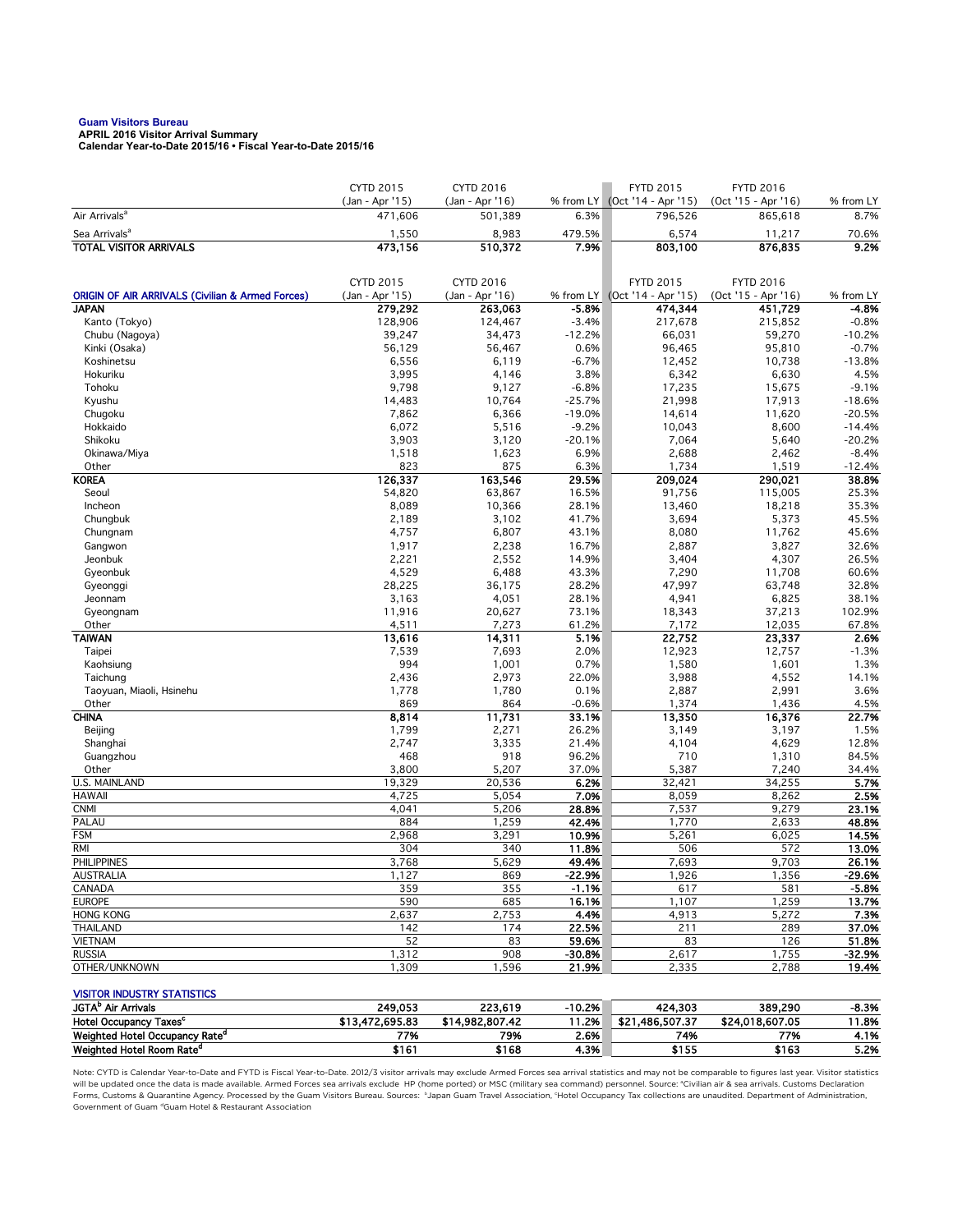

| <b>APRIL</b>   |                          |                          | 3                        |       | 5 <sup>r</sup>           | 6                        |                          | 8                        | 9 <sup>r</sup> | 10              | 11                       | 12                       | 13'                      | 14    | 15.            | 16                       | <b>Total</b>    |
|----------------|--------------------------|--------------------------|--------------------------|-------|--------------------------|--------------------------|--------------------------|--------------------------|----------------|-----------------|--------------------------|--------------------------|--------------------------|-------|----------------|--------------------------|-----------------|
|                | Fri                      | Sat                      | Sun                      | Mon   | <b>Tue</b>               | Wed                      | Thu                      | Fri                      | Sat            | <b>Sun</b>      | <b>Mon</b>               | <b>Tue</b>               | Wed                      | Thu   | <b>Fri</b>     | Sat                      | (April 1 - 16)  |
| TOTAL CIV' AIR | 4,562                    | 3,966                    | 4,180                    | 3,153 | 2,785                    | 2,744                    | 3,511                    | 4,097                    | 3,826          | 3,514           | 3,369                    | 2,815                    | 2,919                    | 4,176 | 3,799          | 3,347                    | 56,763          |
| Japan          | 2,346                    | 2,306                    | 2,039                    | 1,659 | .552                     | 1.122                    | 1,434                    | .982                     | .785           | 1,520           | 1.577                    | .315                     | 1,018                    | 2,115 | 1,817          | 1,693                    | 27,280          |
| Korea          | 1,653                    | .077                     | .267                     | 1,178 | 668                      | 918                      | 1,533                    | 1,547                    | l.439          | 1,454           | 1,390                    | 892                      | $\sqrt{447}$             | .604  | .485           | 1,144                    | 20,696          |
| Taiwan         | 148                      |                          | 362                      | 6     | 99                       | 259                      |                          | 152                      | 81             | 72              | $\overline{\phantom{0}}$ | 46                       | 152                      |       | 94             | $\overline{\phantom{a}}$ | 1,474           |
| China, P.R.C.  | 126                      | 89                       | 92                       | 62    | 72                       | 9                        | 88                       | 71                       | 16             | 54              | 82                       | 54                       | 6                        | 45    | 79             | 45                       | 990             |
| U.S. Mainland  | $\overline{70}$          | 167                      | 167                      | 99    | 133                      | 231                      | 171                      | 139                      | 171            | 175             | 113                      | 168                      | 117                      | 116   | 130            | 207                      | 2,374           |
| Hawaii         | 48                       | 28                       | 37                       | 49    | 34                       | 24                       | 36                       | 21                       | 40             | 45              | 59                       | 65                       | 30                       | 23    | 35             | 41                       | 615             |
| CNMI           | 69                       | 51                       | 31                       | 16    | 40                       | 35                       | 52                       | 70                       | 24             | 40              | 54                       | 47                       | 49                       | 79    | 66             | 46                       | 769             |
| Palau          | 27                       | 19                       | 2                        |       | 12                       | 17                       | 14                       | 29                       | 21             | 4               | 8                        | 20                       | 9                        | 18    | 14             | 18                       | 239             |
| <b>FSM</b>     | 9                        | 46                       | 21                       | 17    | 38                       | $\overline{26}$          | 51                       | $\overline{\phantom{0}}$ | 31             | $\overline{23}$ | 29                       | 51                       | 26                       | 47    |                | 41                       | 470             |
| RMI            | 3                        | 6                        | 6                        | 4     | 2                        |                          | 4                        |                          | 6              |                 | 2                        | 3                        | $\overline{\phantom{0}}$ | 6     |                | 3                        | 47              |
| Philippines    | 43                       | 103                      | 70                       | 19    | 68                       | 60                       | 59                       | 38                       | 64             | 57              | 10                       | 98                       | 36                       | 90    | 39             | 80                       | 934             |
| Australia      | $\overline{\phantom{a}}$ | 5                        | 8                        | 3     | 9                        | 3                        |                          | 4                        | $\overline{2}$ | 8               | 5                        | 2                        | $\overline{\phantom{0}}$ |       | 3              | 5                        | 59              |
| Canada         | $\overline{ }$           | 4                        | 3                        | 3     | $\overline{\phantom{0}}$ |                          |                          |                          |                | 3               | $\overline{2}$           | 3                        |                          |       | $\overline{2}$ | $\overline{2}$           | $\overline{37}$ |
| Europe         | $\overline{\phantom{0}}$ | 11                       | 20                       | 8     | 8                        | 21                       |                          | 18                       |                | 6               | 10                       | 8                        | $\overline{ }$           | 3     | 3              | 6                        | 136             |
| Hong Kong      | $\overline{\phantom{a}}$ | 31                       | 30                       |       | 29                       | $\overline{2}$           | 32                       | 9                        | 132            | 25              | 2                        | 17                       | $\overline{\phantom{0}}$ | 8     | 2              |                          | 340             |
| Thailand       | $\overline{\phantom{a}}$ | $\overline{\phantom{a}}$ | $\overline{\phantom{0}}$ |       |                          | $\overline{\phantom{0}}$ | $\overline{\phantom{0}}$ |                          | $\overline{A}$ | 9               | $\overline{ }$           | 3                        | 5                        |       | –              |                          | $\overline{36}$ |
| Vietnam        | $\overline{\phantom{a}}$ | $\overline{\phantom{a}}$ | $\sim$                   |       |                          | $\sim$<br>∠              | $\overline{\phantom{0}}$ |                          |                |                 |                          | $\overline{\phantom{0}}$ |                          |       |                |                          |                 |
| Russia         | 2                        | 9                        | 9                        | 5     |                          | 4                        | 8                        | 4                        |                |                 | 6                        | 11                       | $\overline{\phantom{0}}$ |       |                | $\overline{2}$           | 61              |
| Other          | 4                        | 13                       | 16                       | 17    | 14                       | 11                       | 19                       | 6                        | 10             | 18              | 13                       | 12                       | 8                        | 19    | 15             |                          | 202             |

*Note: April 2016 daily arrivals reflect Civilian Air arrivals only. Source: Guam Customs Declaration Forms, Customs & Quarantine Agency. Processed by the Guam Visitors Bureau.*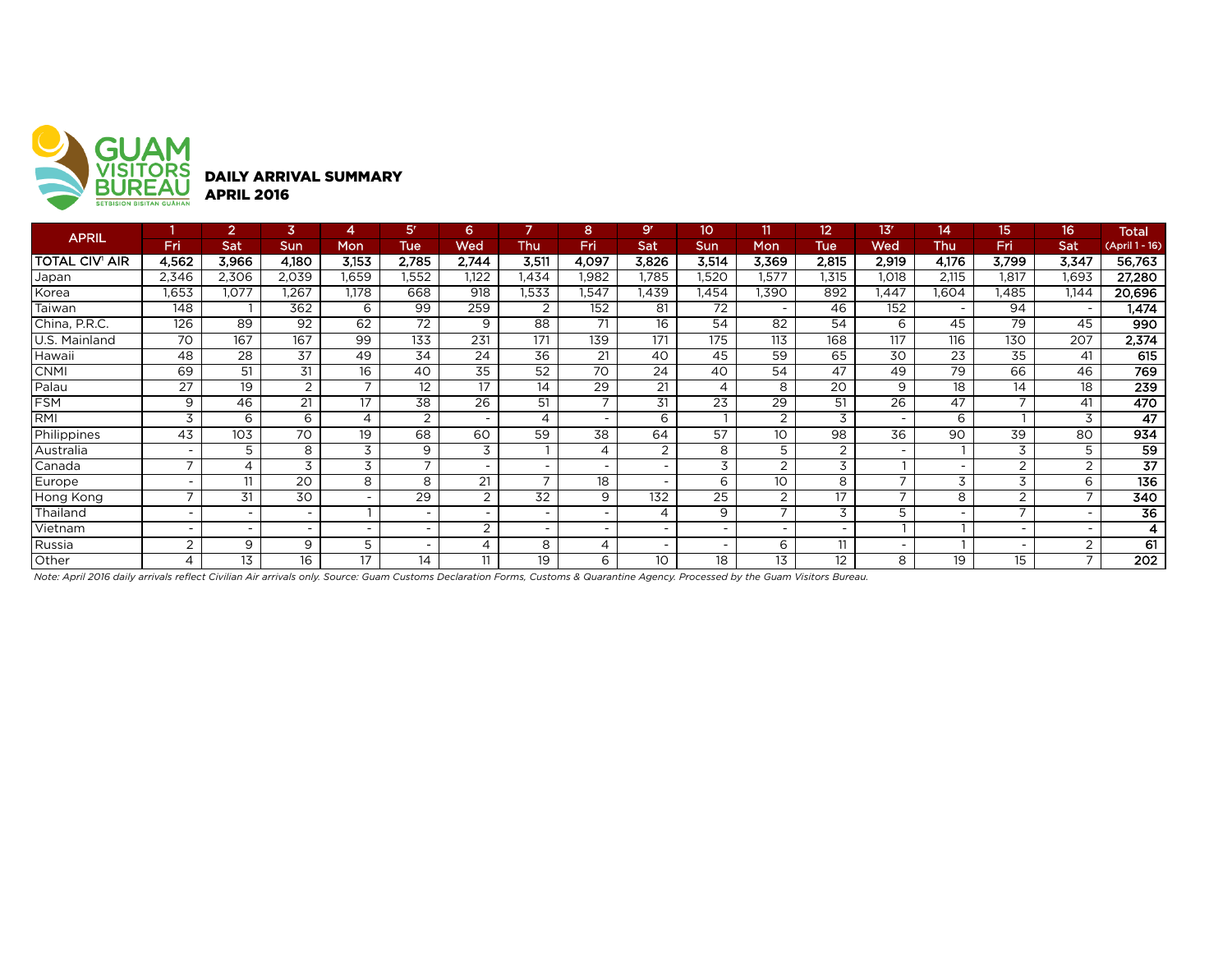

DAILY ARRIVAL SUMMARY

|                       | 17 <sup>r</sup>          | 18               | 19                       | 20    | 21                       | 22                       | 23                       | 24              | 25                       | 26              | 27r                      | 28                       | 29             | 30                       |                  |
|-----------------------|--------------------------|------------------|--------------------------|-------|--------------------------|--------------------------|--------------------------|-----------------|--------------------------|-----------------|--------------------------|--------------------------|----------------|--------------------------|------------------|
| <b>APRIL</b>          | Sun                      | Mon              | Tue                      | Wed   | <b>Thu</b>               | Fri                      | Sat                      | <b>Sun</b>      | Mon                      | Tue             | Wed                      | Thu                      | Fri            | Sat                      | <b>Total</b>     |
| <b>TOTAL CIV' AIR</b> | 3,210                    | 3,475            | 2,733                    | 2,619 | 3,820                    | 3,408                    | 3,092                    | 3,438           | 2,741                    | 2,647           | 3,032                    | 3,993                    | 4,924          | 3,919                    | 103,814          |
| Japan                 | 1,390                    | 1,560            | 1,145                    | 1,137 | 1,647                    | 1,596                    | ,329                     | 1,182           | 990                      | 1,125           | 1,584                    | 2,129                    | 2,713          | 2,307                    | 49,114           |
| Korea                 | ,341                     | 1,383            | 905                      | ,003  | ,638                     | 1,395                    | 1,312                    | 1,472           | ,341                     | 1,077           | 937                      | ,436                     | 1,637          | 1,094                    | 38,667           |
| Taiwan                | 134                      | 2                | 64                       | 187   |                          | 106                      |                          | 184             | 6                        | 41              | 237                      | $\overline{\phantom{a}}$ | 147            | 3                        | 2,587            |
| China, P.R.C.         | 21                       | 84               | 71                       | 6     | 55                       | 68                       | 11                       | 105             | 115                      | 29              | 14                       | 42                       | 110            | 107                      | 1,828            |
| U.S. Mainland         | 128                      | $\overline{225}$ | 184                      | 135   | 126                      | 118                      | 137                      | 171             | 83                       | 136             | 97                       | 75                       | 131            | 115                      | 4,235            |
| Hawaii                | 51                       | 49               | 87                       | 31    | $\overline{26}$          | 46                       | $\overline{25}$          | $\overline{74}$ | $\overline{38}$          | $\overline{37}$ | $\overline{30}$          | $\overline{32}$          | 30             | 35                       | ,206             |
| <b>CNMI</b>           | 18                       | 32               | 35                       | 33    | 59                       | 35                       | 36                       | 51              | 49                       | 34              | 46                       | 73                       | 81             | 33                       | 1,384            |
| Palau                 | 4                        | 8                | 10                       | 3     | 12                       | 10                       | 6                        | 3               | 12                       | 10              | $\overline{ }$           | $\overline{15}$          | 14             | $\overline{\phantom{0}}$ | 353              |
| <b>FSM</b>            | 22                       | 18               | 30                       | 18    | 52                       | 5                        | 53                       | 42              | 22                       | 39              | 8                        | 40                       | 6              | 44                       | 869              |
| <b>RMI</b>            |                          | 3                | $\overline{\phantom{0}}$ | 3     | 5                        | $\overline{c}$           | $\overline{c}$           |                 |                          | 6               |                          | 2                        |                | 9                        | $\overline{82}$  |
| Philippines           | 64                       | $\overline{25}$  | 64                       | 41    | 149                      | 11                       | 111                      | 100             | $\overline{35}$          | 81              | 49                       | 100                      | 34             | 71                       | 1,869            |
| Australia             | 2                        | $\overline{4}$   | 5                        | 2     | 4                        | $\overline{\phantom{a}}$ | $\sim$                   |                 | 3                        | 4               |                          | 4                        |                |                          | $\overline{90}$  |
| Canada                | $\overline{\phantom{a}}$ | $\overline{c}$   | $\overline{ }$           |       | $\overline{2}$           | 3                        | $\blacksquare$           | 3               |                          |                 |                          |                          |                | 12 <sup>2</sup>          | $\overline{76}$  |
| Europe                | 4                        | $\overline{c}$   | 5                        |       | 6                        | 3                        | 9                        |                 | $\overline{\phantom{0}}$ |                 |                          | 3                        | $\overline{2}$ | 2                        | $\overline{183}$ |
| Hong Kong             |                          | 13               | 62                       |       | 18                       | ۰                        | 39                       | 13              | 15                       |                 | 6                        | 21                       |                | 62                       | 598              |
| Thailand              | $\overline{\phantom{0}}$ | 2                | 14                       |       | $\overline{\phantom{0}}$ | $\overline{2}$           | 3                        |                 |                          |                 |                          | $\overline{\phantom{a}}$ |                | $\sim$                   | 62               |
| Vietnam               | $\overline{\phantom{0}}$ | 24               | $\overline{2}$           |       | $\overline{\phantom{a}}$ | Ξ.                       | $\overline{\phantom{a}}$ |                 |                          |                 | $\overline{\phantom{a}}$ | $\overline{\phantom{0}}$ |                | $\blacksquare$           | $\overline{31}$  |
| Russia                |                          | 11               | 8                        |       | 4                        | $\overline{\phantom{0}}$ | ⇁                        | 14              | 3                        | 12              |                          | 6                        | 12             | 6                        | 156              |
| Other                 | 13                       | 28               | $\overline{35}$          | 11    | 16                       | 8                        | 11                       | 20              | 18                       | 13              | 11                       | 14                       | 6              | 18                       | 424              |

*Note: April 2016 daily arrivals reflect Civilian Air arrivals only. Source: Guam Customs Declaration Forms, Customs & Quarantine Agency. Processed by the Guam Visitors Bureau.*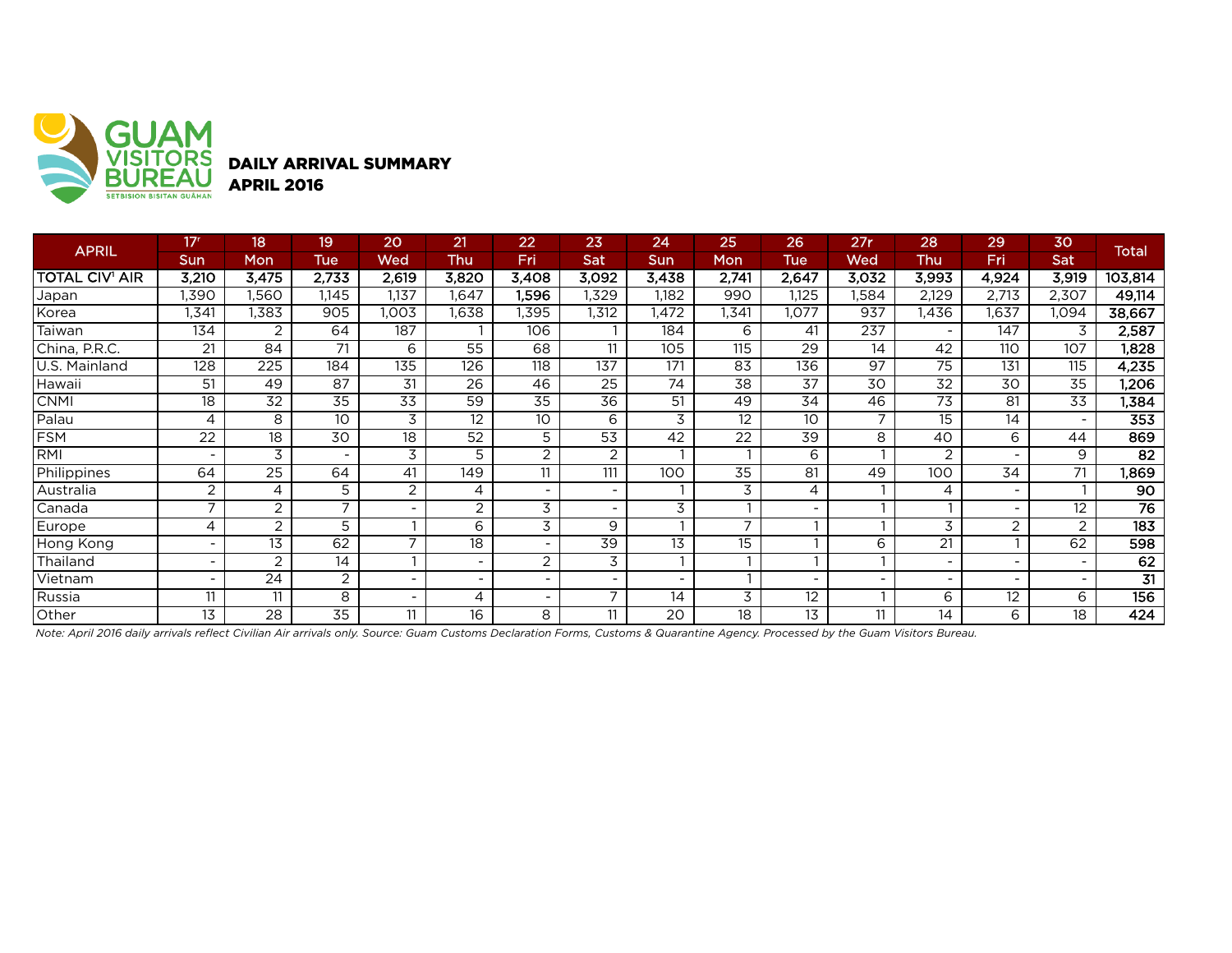

## DAILY ARRIVAL COMPARISON APRIL 2016

|                             | 2015   |                       |        |        | 2016   |              | % chg from LY |          |              |  |
|-----------------------------|--------|-----------------------|--------|--------|--------|--------------|---------------|----------|--------------|--|
| <b>APRIL</b>                | Japan  | Other<br><b>Total</b> |        | Japan  | Other  | <b>Total</b> | Japan         | Other    | <b>Total</b> |  |
|                             | 2,219  | 1,377                 | 3,596  | 2,346  | 2,216  | 4,562        | 5.7%          | 60.9%    | 26.9%        |  |
| $\overline{c}$              | 2,127  | 1,959                 | 4,086  | 2,306  | 1,660  | 3,966        | 8.4%          | $-15.3%$ | $-2.9%$      |  |
| $\mathfrak{Z}$              | 2,494  | 1,472                 | 3,966  | 2,039  | 2,141  | 4,180        | $-18.2%$      | 45.4%    | 5.4%         |  |
| $\overline{4}$              | 1,955  | 1,363                 | 3,318  | 1,659  | 1,494  | 3,153        | $-15.1%$      | 9.6%     | $-5.0%$      |  |
| $\overline{5}$ <sup>r</sup> | 1,787  | 1,590                 | 3,377  | 1,552  | 1,233  | 2,785        | $-13.2%$      | $-22.5%$ | $-17.5%$     |  |
| $\overline{6}$              | 1,818  | 1,172                 | 2,990  | 1,122  | 1,622  | 2,744        | $-38.3%$      | 38.4%    | $-8.2%$      |  |
| $\overline{7}$              | 1,412  | 1,009                 | 2,421  | 1,434  | 2,077  | 3,511        | 1.6%          | 105.8%   | 45.0%        |  |
| 8                           | 1,555  | 1,165                 | 2,720  | 1,982  | 2,115  | 4,097        | 27.5%         | 81.5%    | 50.6%        |  |
| 9 <sup>r</sup>              | 1,822  | 1,625                 | 3,447  | 1,785  | 2,041  | 3,826        | $-2.0%$       | 25.6%    | 11.0%        |  |
| 10                          | 2,184  | 1,475                 | 3,659  | 1,520  | 1,994  | 3,514        | $-30.4%$      | 35.2%    | $-4.0%$      |  |
| 11                          | 1,930  | 1,413                 | 3,343  | 1,577  | 1,792  | 3,369        | $-18.3%$      | 26.8%    | 0.8%         |  |
| 12                          | 1,650  | 1,522                 | 3,172  | 1,315  | 1,500  | 2,815        | $-20.3%$      | $-1.4%$  | $-11.3%$     |  |
| 13 <sup>r</sup>             | 2,025  | 1,320                 | 3,345  | 1,018  | 1,901  | 2,919        | $-49.7%$      | 44.0%    | $-12.7%$     |  |
| 14                          | 1,406  | 1,109                 | 2,515  | 2,115  | 2,061  | 4,176        | 50.4%         | 85.8%    | 66.0%        |  |
| 15                          | 1,366  | 1,307                 | 2,673  | 1,817  | 1,982  | 3,799        | 33.0%         | 51.6%    | 42.1%        |  |
| 16                          | 1,483  | 1,698                 | 3,181  | 1,693  | 1,654  | 3,347        | 14.2%         | $-2.6%$  | 5.2%         |  |
| 17 <sup>r</sup>             | 2,164  | 1,487                 | 3,651  | 1,390  | 1,820  | 3,210        | $-35.8%$      | 22.4%    | $-12.1%$     |  |
| 18                          | 1,895  | 1,256                 | 3,151  | 1,560  | 1,915  | 3,475        | $-17.7%$      | 52.5%    | 10.3%        |  |
| 19                          | 1,606  | 1,901                 | 3,507  | 1,145  | 1,588  | 2,733        | $-28.7%$      | $-16.5%$ | $-22.1%$     |  |
| 20                          | 1,655  | 1,359                 | 3,014  | 1,137  | 1,482  | 2,619        | $-31.3%$      | 9.1%     | $-13.1%$     |  |
| 21                          | 1,142  | 1,049                 | 2,191  | 1,647  | 2,173  | 3,820        | 44.2%         | 107.1%   | 74.3%        |  |
| 22                          | 1,394  | 1,254                 | 2,648  | 1,596  | 1,812  | 3,408        | 14.5%         | 44.5%    | 28.7%        |  |
| 23                          | 1,585  | 1,697                 | 3,282  | 1,329  | 1,763  | 3,092        | $-16.2%$      | 3.9%     | $-5.8%$      |  |
| 24                          | 1,240  | 1,445                 | 2,685  | 1,182  | 2,256  | 3,438        | $-4.7%$       | 56.1%    | 28.0%        |  |
| 25                          | 1,677  | 1,321                 | 2,998  | 990    | 1,751  | 2,741        | $-41.0%$      | 32.6%    | $-8.6%$      |  |
| 26                          | 1,176  | 1,670                 | 2,846  | 1,125  | 1,522  | 2,647        | $-4.3%$       | $-8.9%$  | $-7.0%$      |  |
| 27 <sup>r</sup>             | 1,044  | 1,382                 | 2,426  | 1,584  | 1,448  | 3,032        | 51.7%         | 4.8%     | 25.0%        |  |
| 28                          | 1,553  | 1,076                 | 2,629  | 2,129  | 1,864  | 3,993        | 37.1%         | 73.2%    | 51.9%        |  |
| 29                          | 2,361  | 1,332                 | 3,693  | 2,713  | 2,211  | 4,924        | 14.9%         | 66.0%    | 33.3%        |  |
| 30                          | 2,452  | 1,853                 | 4,305  | 2,307  | 1,612  | 3,919        | $-5.9%$       | $-13.0%$ | $-9.0%$      |  |
| <b>Total</b>                | 52,177 | 42,658                | 94,835 | 49,114 | 54,700 | 103,814      | $-5.9%$       | 28.2%    | 9.5%         |  |

*Note: April daily arrivals reflect "Civilian Air" arrivals only. MTD<sup>2</sup> Month-to-Date <sup>r</sup> Revised*